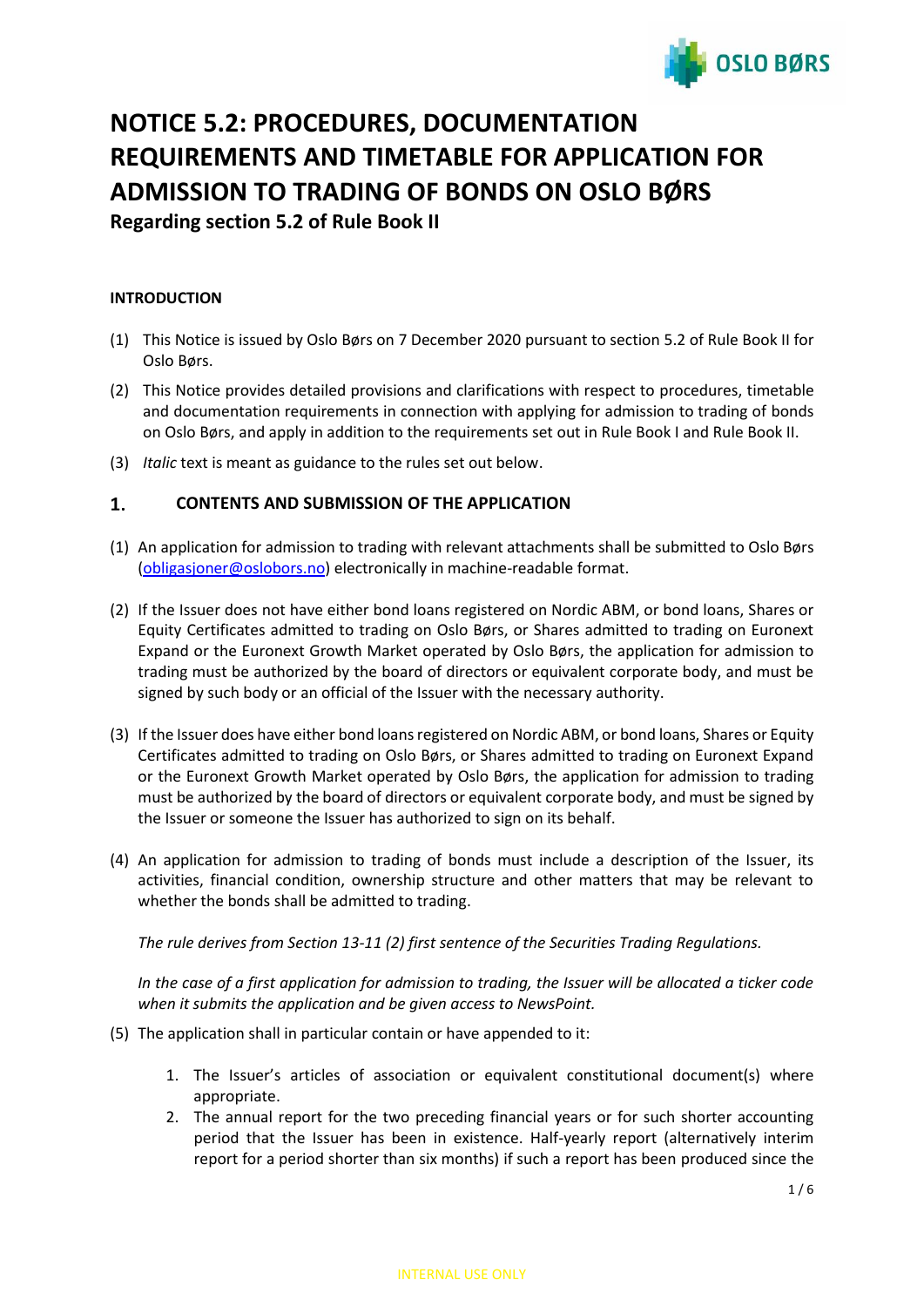

most recent annual report. It must be stated whether the interim report has been audited. The financial reports shall also include relevant auditor's statements.

- 3. The Issuer's contact persons vis-à-vis Oslo Børs, cf. Rule Book II section 2.4.
- 4. Signed statement(s) of acceptance from the Issuer and Management Company(-ies), if relevant, cf. Rule Book II section 5.1.5.1 (2).
- 5. Documentary evidence to confirm that the Issuer's Audit Committee satisfies the requirements set out in Rule Book II section 5.1.6.
- 6. Information on whether the Issuer has elected Norway as its home member state or host member state pursuant to Rule Book II section 6.4.
- 7. The securities identification number (ISIN) to be used for the bonds by the central securities depository whereby adequate procedures for settlement related to trading on Oslo Børs are established in line with Rule Book I Rule 6201 (iii), and the identity of the institution operating the share register account (Norwegian: *kontofører utsteder*).
- 8. The total nominal value of the loan.
- 9. Information on any resolutions, decisions, etc. by the Issuer which may have a bearing on the suitability of the bonds for admission to trading.
- 10. Information on any agreements between the Issuer's owners, any agreements between bondholders and any other agreements, decisions, etc. of which the Issuer is aware that may be relevant to the question of whether the bonds are suitable for admission to trading.
- 11. Information on any trustee, manager or paying agent for the loan together with the address, telephone number and e-mail address for each such party.
- 12. Confirmation that the bond loan is fully paid up, cf. Rule Book II section 5.1.3. Where the nominal value of the bonds issued is EUR 100,000 or more, Oslo Børs shall decide whether such confirmation is required. If the bonds are not fully paid up, this must be notified to Oslo Børs no later than 13:00 hours on the last Trading Day prior to the first day of admission to trading.
- 13. Copy of the signed loan agreement if such an agreement has been produced.
- 14. Approved prospectus, cf. section 4 below, or loan document, cf. Rule Book II section 5.3, including any supplements. If the admission to trading is based on a base prospectus, the final terms must also be attached.
- 15. Release letter or equivalent document in favour of the trustee if such a document has been issued.
- 16. The interest rate fixing.
- 17. Details of any collateral pledged in respect of the bonds issued, including a summary of the clauses in the loan agreement that affect the collateral or that cause the loan to have lower priority than current or future liabilities of the Issuer. If the loan is secured by a mortgage, information must be provided on the asset(s) subject to the mortgage that is sufficient for the investor to form a well-founded assessment of the collateral associated with the bonds.
- 18. Signed statement(s) of acceptance by the guarantor(s), if relevant, cf. Rule Book II section 5.1.5.2 (1).
- 19. Information on which EEA Member State that is the home member state for the loan issue pursuant to the Prospectus Regulation.
- (6) Fourth paragraph and fifth paragraph items 1 to 6 only apply for new Issuers submitting a first application for admission to trading, unless there have been subsequent changes to such information that have not been published or notified in accordance with the continuing obligations, in which case such changes must be specified by the existing Issuer in the subsequent application.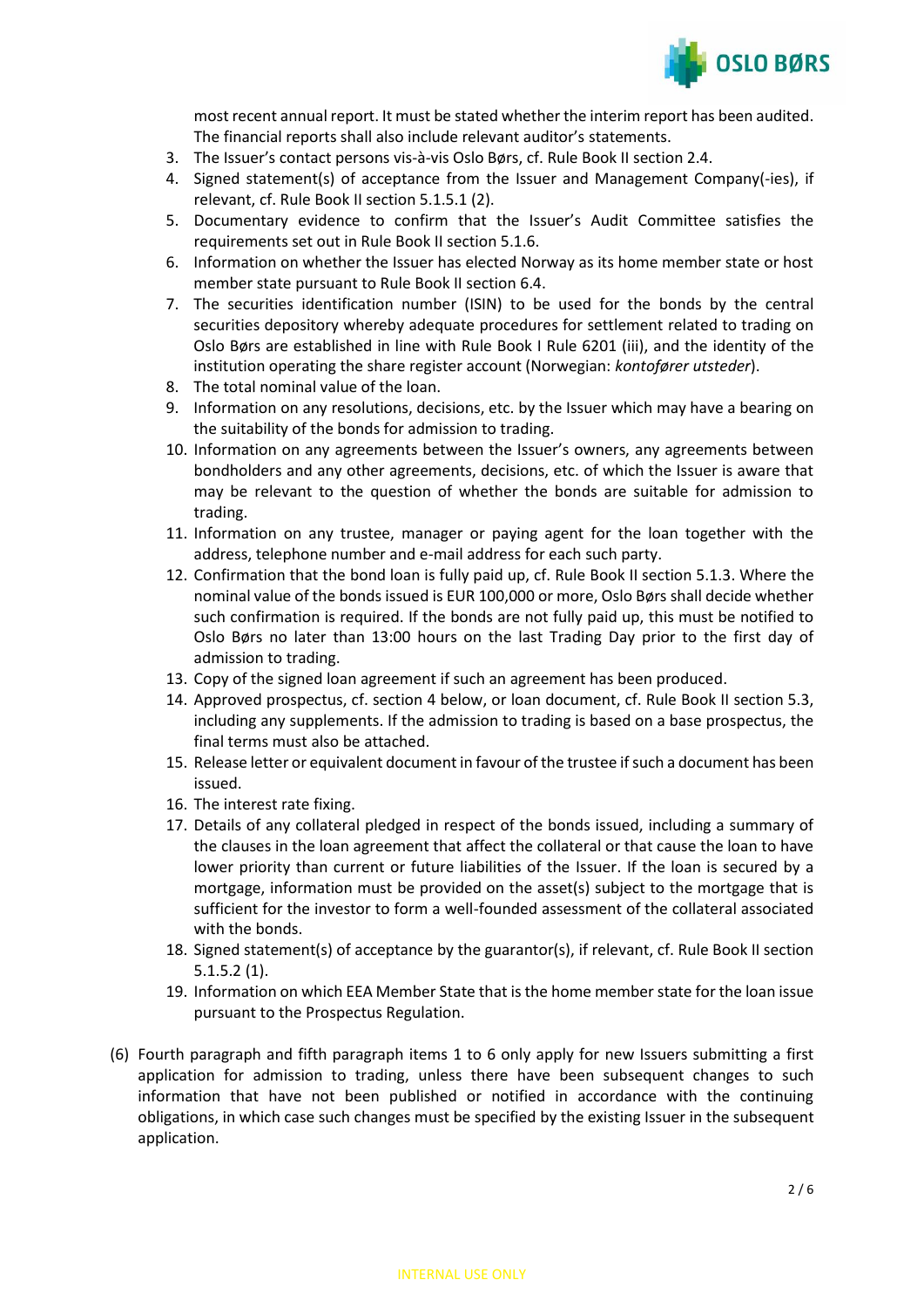

- (7) Oslo Børs may grant exemptions from one or more of the provisions on the information to be provided in the application for admission to trading if Oslo Børs deems such information to be of no significance for the assessment of the application.
- (8) Oslo Børs shall decide in what way the information shall be provided.
- (9) If a draft prospectus is sent to the prospectus authority for inspection and approval prior to the submission of the application for admission to trading, the draft prospectus must be sent at the same time to Oslo Børs [\(obligasjoner@oslobors.no\)](mailto:obligasjoner@oslobors.no).

#### **PROCESSING OF APPLICATIONS FOR ADMISSION TO TRADING**  $2.$

## **2.1 PROCESSING OF THE APPLICATION**

- (1) Reference is made to Rule 6602 of Rule Book I, as well as section 5.2 (5) and 2.11 of Rule Book II.
- (2) Rule 6601 of Rule Book I shall not apply. An application for admission to trading will be processed without undue delay, and in any case within six months.

*The rule derives from Section 13-13 of the Securities Trading Regulations.* 

*A first application for admission to trading by a new Issuer will normally be processed within five to seven Trading Days, while applications submitted by existing Issuers normally will be processed within one to two Trading Days. Following the review of the application, Oslo Børs will give information on which day that will be the first day of admission to trading.*

## **2.2 THE ISSUER'S DUTY TO PROVIDE INFORMATION**

- (1) Oslo Børs reserves the right to demand that the Issuer, its officers and employees provide Oslo Børs with information in accordance with section 2.7 of Rule Book II.
- (2) Reference is also made to Rule 6406 of Rule Book I.

## **2.3 NOTIFICATION AND PUBLICATION OF THE DECISION**

- (1) Reference is made to Rule 6603 of Rule Book I regarding notification of the decision etc.
- (2) Reference is made to Rules 6701 to 6703 of Rule Book I regarding refusal of the application etc. In addition to what follows of Rule 6702 of Rule Book I, the notification shall provide information about the right to appeal to the Stock Exchange Appeals Committee, cf. section 2.12 of Rule Book II, the time limit for making an appeal and the procedure for appeal. Oslo Børs shall publish its decision unless special circumstances indicate that the decision should not be published.

#### $3.$ **ADMISSION TO TRADING**

- (1) A loan may be admitted to trading when Oslo Børs has approved the application and any conditions it may have imposed have been satisfied.
- (2) In addition to the information required for the application for admission to trading, the following information must be received by Oslo Børs no later than **13:00 hours** on the Trading Day immediately prior to the first day of admission to trading: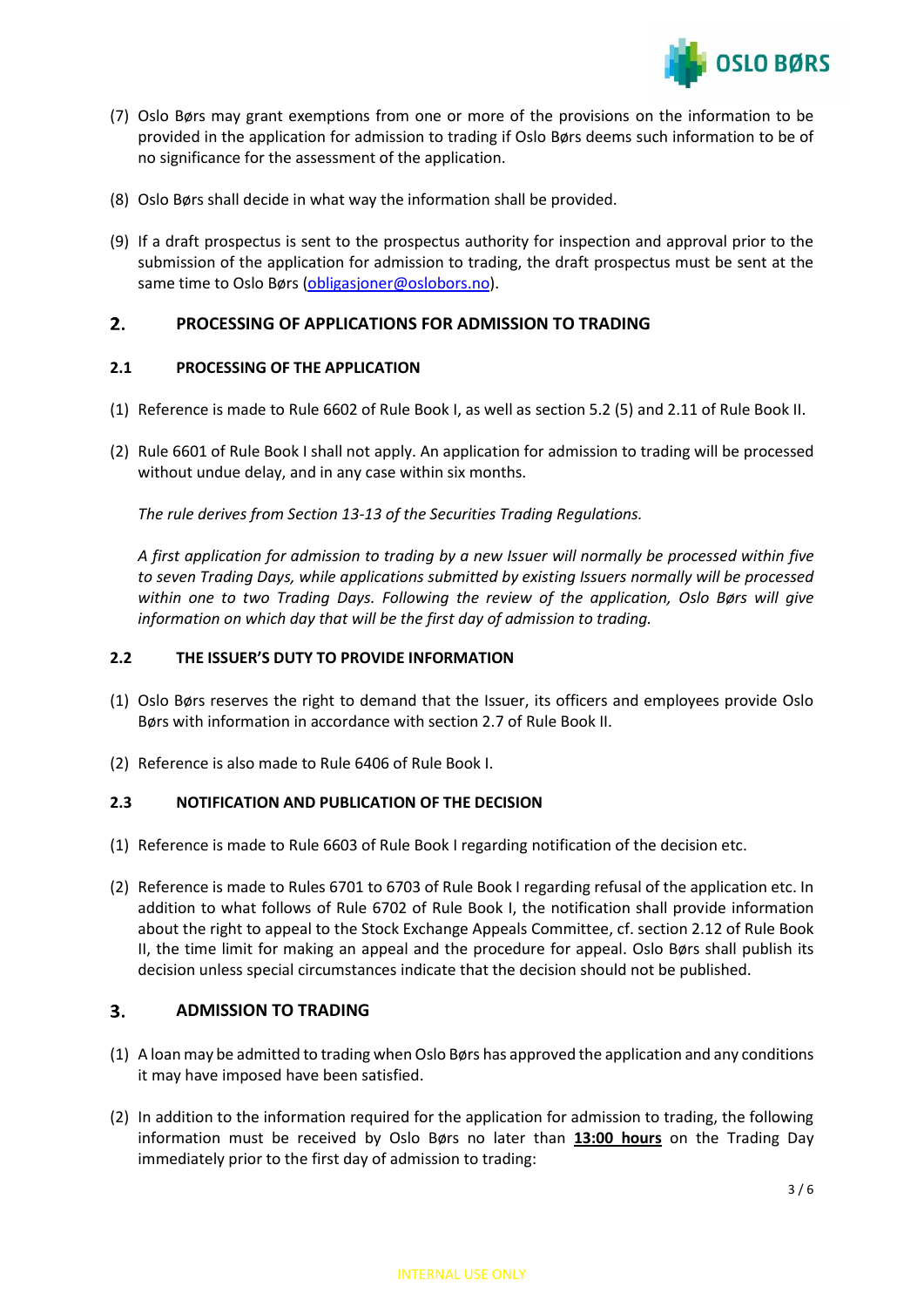

- 1. Confirmation that the prospectus and any supplement (if relevant) have been or will be published in accordance with section 4 (1) below, and, if the admission to trading is based on a base prospectus, a confirmation that the final terms have been or will be published in accordance with section 4 (2) below. If a loan document has been prepared instead of a prospectus pursuant to Rule Book II section 5.3, a confirmation that the loan document has been or will be published in accordance with section 4 (3) below unless it is or will be published on a web page managed by Oslo Børs.
- 2. Any such other agreements or documents that Oslo Børs may demand in a particular case.
- (3) Oslo Børs may grant exemptions from the deadline in the second paragraph for specific items of documentation in special circumstances.

### 4. **DEADLINE FOR CONFIRMATION AND PUBLICATION OF PROSPECTUS OR LOAN DOCUMENT**

- (1) No later than 08:00 hours on the first day of admission to trading, the Issuer must publicly disclose that the prospectus and any supplement (if relevant) have been approved, and if relevant passported to Norway, and state where it is available. The approved prospectus in its final form must be sent to Oslo Børs [\(obligasjoner@oslobors.no\)](mailto:obligasjoner@oslobors.no) immediately after it has been approved.
- (2) If the admission to trading is based on a base prospectus, the Issuer shall within the same deadline publish where the final terms are available. For subsequent admissions of bond loans based on the same prospectus, the first paragraph does not apply.
- (3) If a loan document has been prepared instead of a prospectus in accordance with Rule Book II section 5.3, the loan document must be published before the start of trading on the first day of admission to trading. The loan document shall be made public by making it available electronically on the Issuer's or manager's web page, or on a web page managed by Oslo Børs.

#### 5. **FOREIGN ISSUERS – ADDITIONAL REQUIREMENTS**

The admission rules shall apply similarly for foreign Issuers, subject to the following changes and additions:

- 1. Foreign Issuers must have a sufficient proportion of the loan issue for which it is applying admission to trading on Oslo Børs registered in a duly licensed central security depository whereby adequate procedures for settlement related to trading on Oslo Børs are established pursuant to Rule 6201 (iii) of Rule Book I, so that this proportion of the loan satisfies the requirement for the size of the loan pursuant to Rule Book II section 5.1.2.
- 2. For Issuers registered outside the EEA, a confirmation shall be given in the application that the auditor and audit firms that audit the Issuer are registered with the Norwegian Financial Supervisory Authority's (Finanstilsynet) register of auditors.
- 3. Foreign Issuers shall enter into an admission to trading agreement with Oslo Børs, which must be attached to the application.
- 4. Oslo Børs reserves the right to require a legal opinion in connection with an application for admission to trading. A draft of such a legal opinion shall in case be attached to the application, and the final legal opinion shall be submitted to Oslo Børs no later than **13:00 hours** on the Trading Day immediately prior to the first day of trading.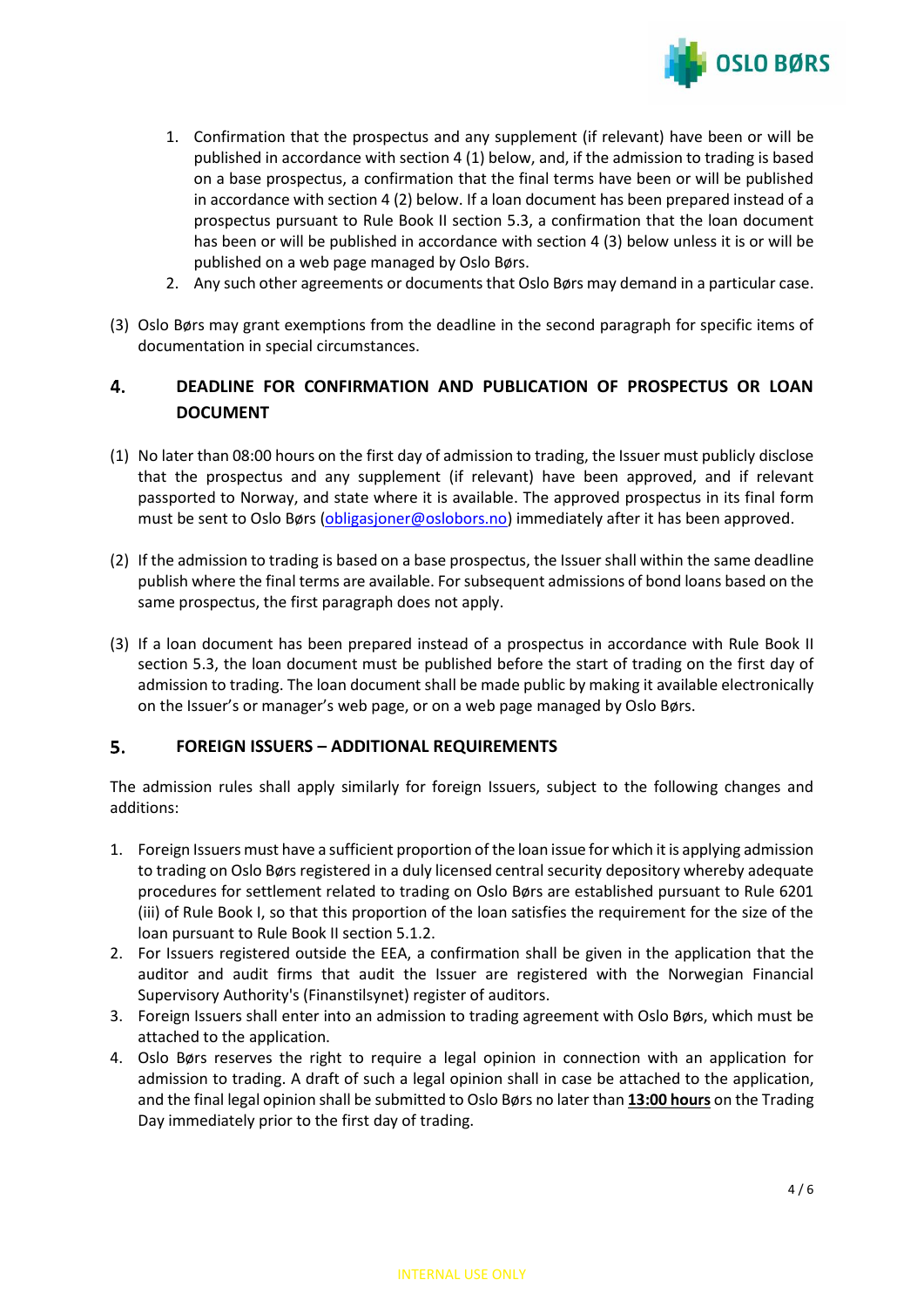

*To item 2: The requirement for third-country auditors to be registered as set out in item 2 is imposed by the Regulation of 30 June 2010 No. 1055, which addresses the registration and supervision of third-country auditors.*

*To item 3: The admission to trading agreement may waive certain provisions in the Rules and may impose duties on the Issuer in addition to the provisions of the Rules. If the Issuer breaches the provisions of the admission to trading agreement, Oslo Børs may impose sanctions on the Issuer in accordance with Rule Book II section 2.10.*

#### 6. **REGISTRATION OF DEBT ISSUANCE PROGRAMS, ETC.**

*Debt issuance programs simplify the procedure and documentation involved in issuance of new bond loans. Once a debt issuance program has been approved and registered with Oslo Børs, the Issuer can issue new bond loans, commercial paper or other types of securities in the market by means of a statement of the specific terms and conditions, known as 'Final Terms'. Final Terms do not require approval pursuant to the Prospectus Regulation but are subject to approval in connection with the admission to trading of each issue in order to ensure that the admission terms and conditions are satisfied. The rules allow for a debt issuance program to be registered regardless of whether the Issuer admits to trading loans under the terms of the program in question.*

*The rules on the duty of disclosure do not apply from the registration of the debt issuance program itself, but will apply from such time as each of the bond loans issued pursuant to the program is requested admitted to trading.*

- (1) An application may be made to register a debt issuance program on condition that a base prospectus is prepared for the program pursuant to the Prospectus Regulation. Oslo Børs is responsible for the decision on whether to register the debt issuance program.
- (2) The application for registration must be authorized by the Issuer, and must be signed by the Issuer or someone the Issuer has authorized to sign on its behalf.
- (3) The application for registration shall state whether the program is registered on any other market, or whether any application for such registration has been made, and shall also state whether the application for registration also applies to Nordic ABM. The approved base prospectus shall be attached to the application.
- (4) The registration of the program will expire when the base prospectus reaches the end of its validity period.

*The base prospectus is valid for a period of 12 months, cf. the Prospectus Regulation.*

- (5) When making an application to register a debt issuance program, cf. first paragraph, the Issuer may at the same time apply for admission to trading of all bond loans issued under the terms of the debt issuance program during the validity of the base prospectus and the registration of the program, cf. fourth paragraph. The admission to trading rules shall apply similarly subject to the adaptions set out in this section 6.
- (6) Admission to trading of bond loans in respect of such an application may be approved on condition that there have been no significant changes in the Issuer of significance for whether the bonds are suitable for admission to trading, cf. Rule Book I Rule 6205, leading up to the admission to trading of the loan in question, and on condition that the general admission requirements are satisfied at the time the loan in question is admitted to trading.
- (7) When the Issuer wishes to have a bond loan under the terms of the debt issuance program admitted to trading, an e-mail shall be sent to Oslo Børs [\(obligasjoner@oslobors.no\)](mailto:obligasjoner@oslobors.no) with a